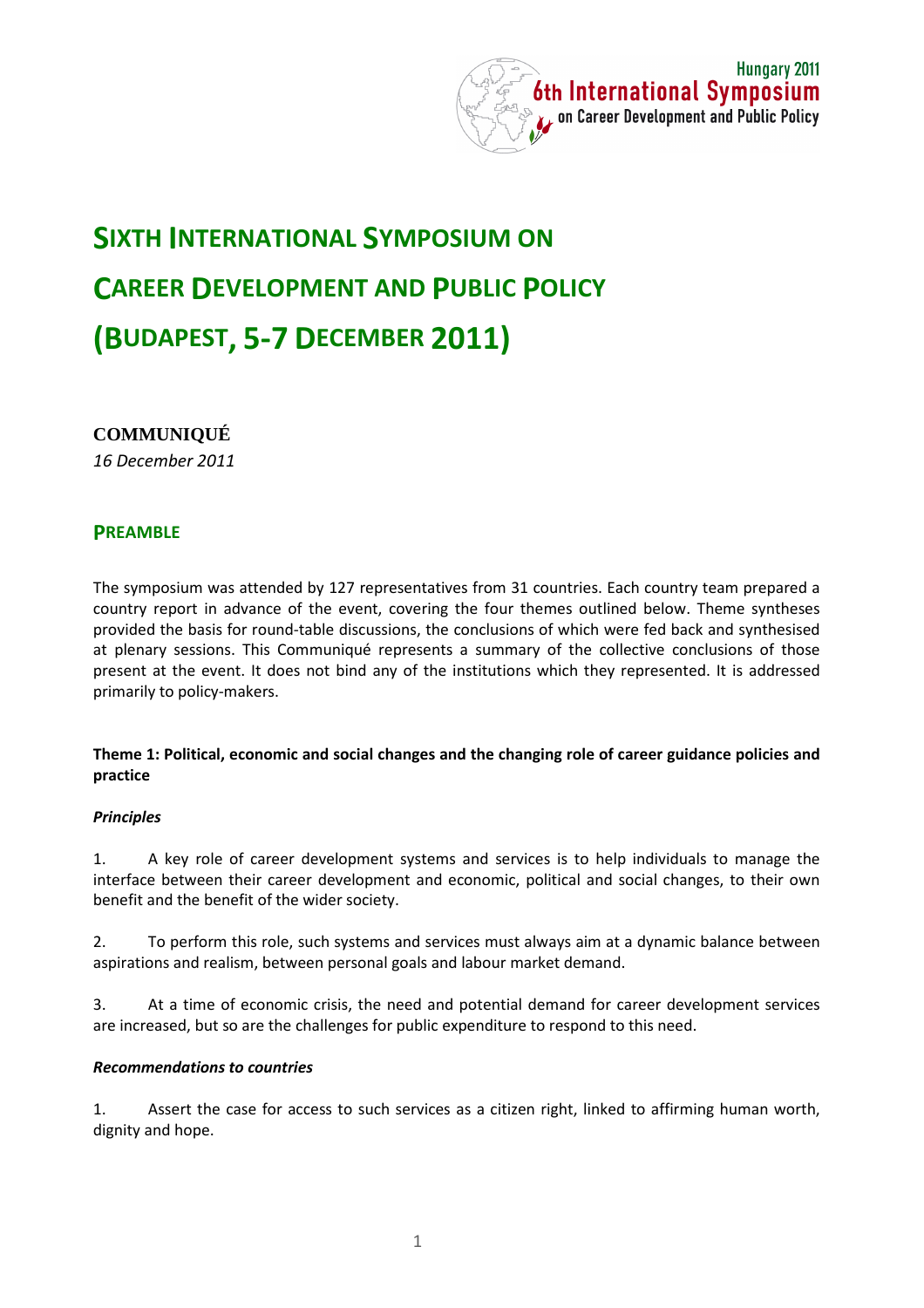

2. At the same time, link the role of career development<sup>1</sup> systems and services more strongly to policy priorities, including those designed to support economic growth (e.g. skills strategies) or reduce costs (e.g. reducing drop-out).

3. Secure an appropriate balance between targeting intensive services to those who need them most, and providing core services to all (avoiding 'marginalising the mainstream').

# *Recommendations for international collaboration*

1. Through the International Centre for Career Development and Public Policy (ICCDPP) and the International Association for Educational and Vocational Guidance (IAEVG), strengthen links between the European Lifelong Guidance Policy Network (ELGPN) and other symposium countries, to enable the strong collaborative structures and processes within ELGPN to be enriched by practices from countries outside Europe, for mutual benefit.

2. Ensure that such links include, but extend beyond, global sharing of ELGPN publications and tools – recognising that good practice is based on sharing learning, not importing models.

# **Theme 2: Lifelong guidance policy as a part of integrated human resource development policies – challenges and opportunities**

# *Principles*

 $\overline{a}$ 

1. Career development is integral to effective human resource development and skills strategies: i.e. to harnessing individual talents and motivations, to the benefit of the economy and the wider society.

2. Career development policies and provision tend to be located within sectors (schools, vocational education and training, higher education, adult education, and employment). But careers involve the construction of pathways across these sectors, on a lifelong basis. Services to support them need to be as seamless as possible. It is accordingly important to develop lifelong strategies based on communication, collaboration and co-ordination across sectors.

3. Career development policy forums or other policy co-operation/co-ordination mechanisms can be established to develop such strategies. These may include the relevant ministries, the social partners (employers and trade unions), associations of career professionals and other stakeholders. (Many countries, in Europe in particular, have now developed structures of these kinds.)

#### *Recommendations to countries*

1. Countries that have not yet established a career development policy forum or other policy cooperation/co-ordination mechanism to consider what structure would best suit their needs, and how they can draw from the experiences of other countries in this respect.

 $1$  For terminology used here and elsewhere in this document, see Annex.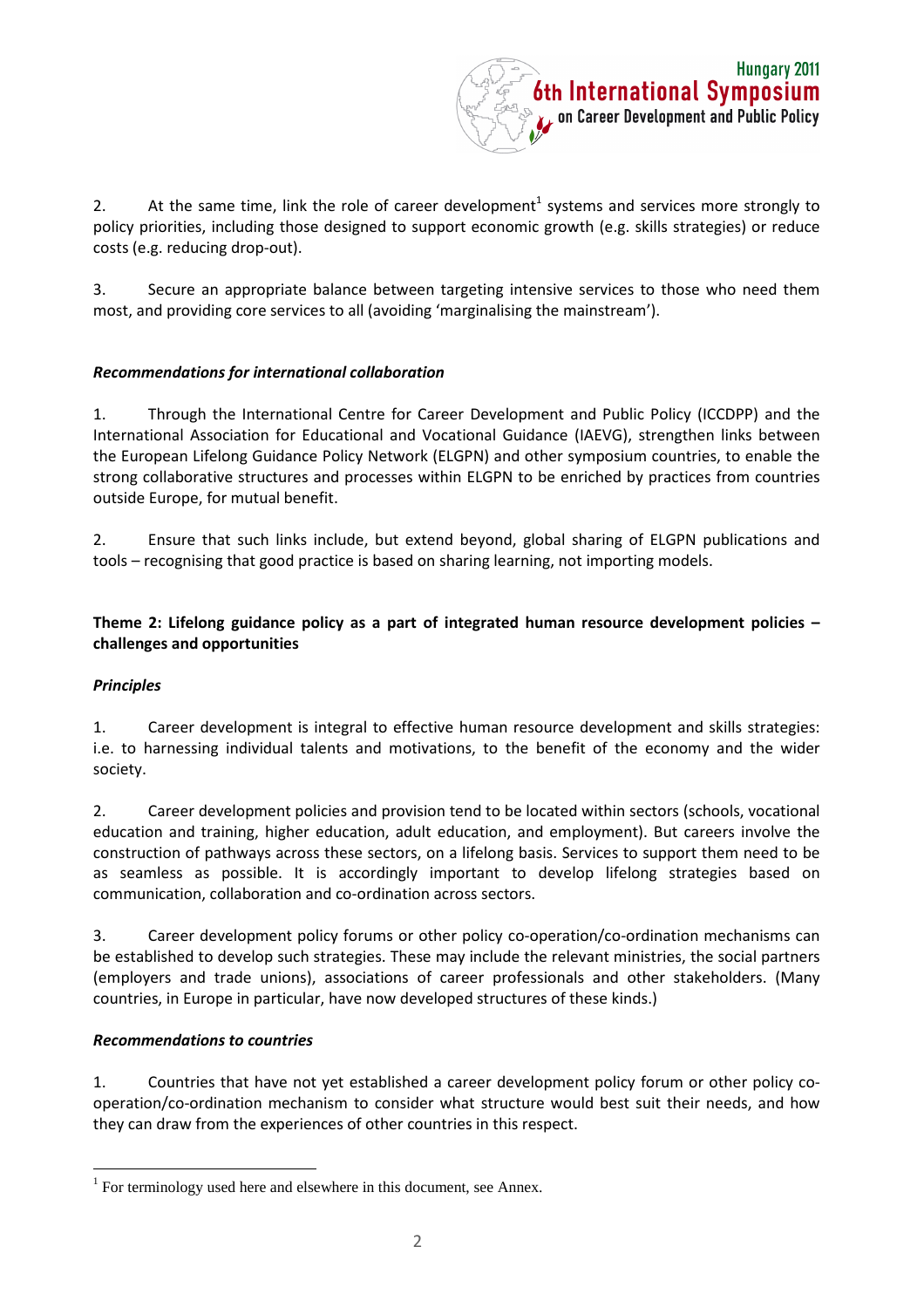

2. Countries with such structures in place to regularly review their remit, goals, tasks, membership and processes, to ensure that they are sustainable and effective.

#### *Recommendations for international collaboration*

1. Extend the existing structures of collaboration and communication within the ELGPN to enable other interested countries outside Europe to benefit from, and contribute to, the sharing of experiences in establishing and sustaining such structures.

2. Extend the consultation processes related to the proposed ELGPN glossary, to give it global relevance.

3. Complement this with work on a taxonomy, to cover the language used not only by careers practitioners and policy-makers but also by the general public.

# **Theme 3: The changing world and the changing role of career guidance – skills and competencies for lifelong guidance practitioners**

#### *Principles*

1. From a policy perspective, ensuring that the skills and competencies of career development practitioners are fit for purpose is a crucial aspect of assuring the quality of services.

2. High-quality services require a strong careers profession. Currently, the level of professionalisation (including whether relevant qualifications are required to practise) varies considerably between and within countries.

#### *Recommendations to countries*

1. Develop strong professional standards, linked to strong quality-assurance frameworks, to cover a variety of roles in a variety of different sectors – distinguishing core competencies from specialist competencies. Governments may wish to provide some financial support for the relevant professional association(s) or sector body to manage this process.

2. Link the standards to national qualification frameworks, with recognition of prior learning, and with progression pathways into, within, and beyond the careers profession.

3. Build closer links between policy-makers, professional associations, employers and training bodies, to ensure that professional standards and training provision are informed by developments in policy and practice, and lead innovation rather than lagging behind it (e.g. in relation to using labour market intelligence and harnessing technology).

# *Recommendations for international collaboration*

1. Through ICCDPP, IAEVG and other professional networks, support sharing of policies and practice in relation to professional standards and training provision (curriculum and methodologies).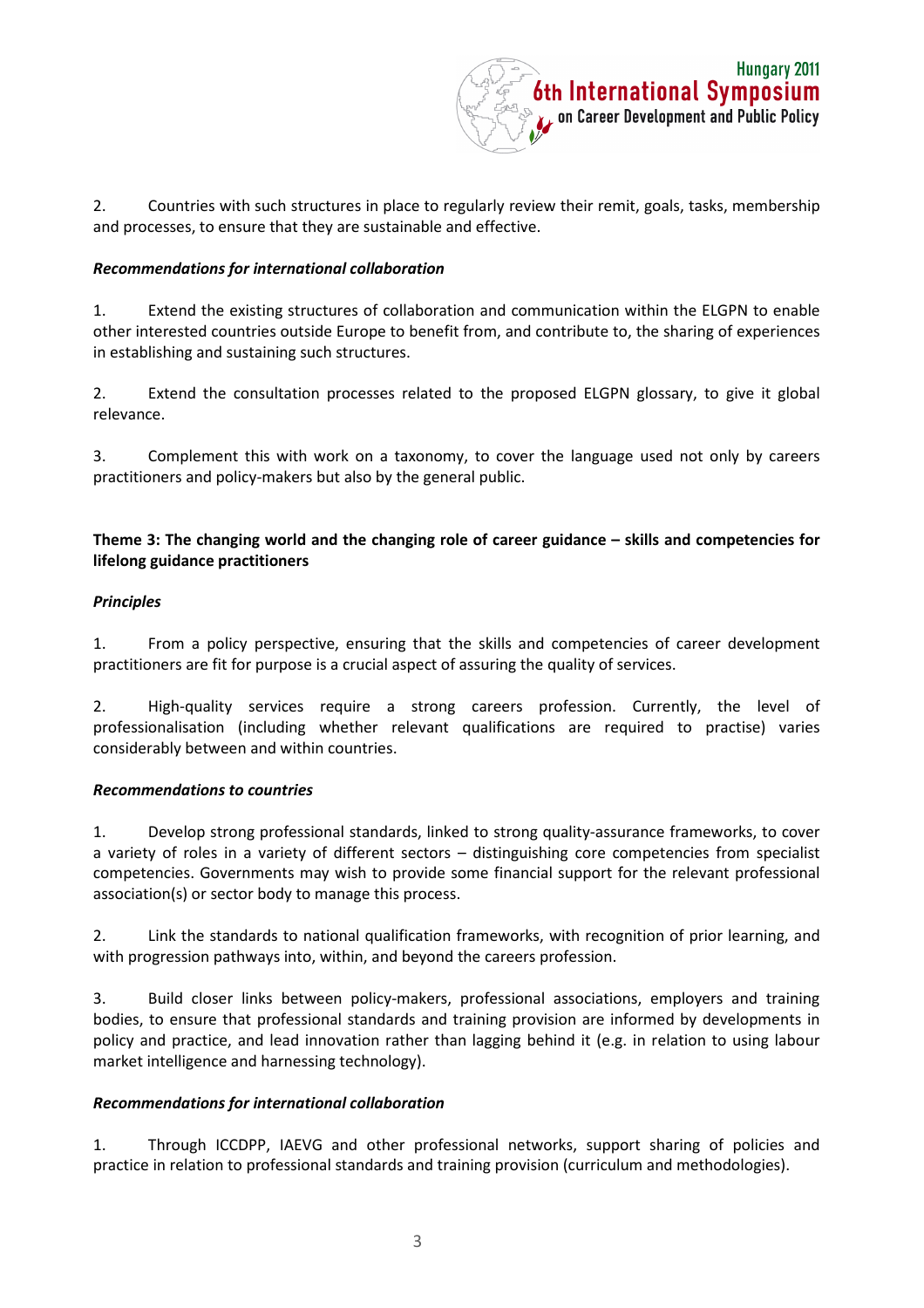

2. Develop self-evaluation criteria for professional associations in the career development field, to enable them to review their fitness for purpose, their effectiveness, and directions for development.

### **Theme 4: Evidence-based practice; evidence-based policies**

#### *Principles*

1. If public expenditure on career development systems and services is to be justified, it needs to be supported by clear evidence of their effectiveness and impact.

2. Such evidence needs to include accountability frameworks for routine data collection, plus longitudinal research studies to determine longer-term impact.

3. A strong research and evidence base is also an essential underpinning for good practice in career development delivery.

#### *Recommendations to countries*

1. Review existing accountability frameworks across all sectors. Potentially these might include data on inputs, processes, learning outcomes (e.g. career management skills), short-term behavioural outcomes (e.g. participation in education or employment) and longer-term economic and social outcomes, alongside other quality criteria (e.g. practitioner competence, citizen/user involvement, service provision and improvement strategies, cost-benefits to society and individuals).

2. Develop a research strategy to provide a strong underpinning for evidence-based policy and practice.

#### *Recommendations for international collaboration*

1. Encourage the ELGPN in its next work programme (2013-14) to include the development of a handbook for policy-makers which will pull together the key existing evidence on the impact of career development services, and provide a guide to the possible elements of accountability frameworks (with examples); and to do this in collaboration with ICCDPP and other relevant research networks outside Europe.

2. Encourage OECD and partner organisations to repeat the influential country reviews conducted in 2001-03, taking advantage of other data sources now available.